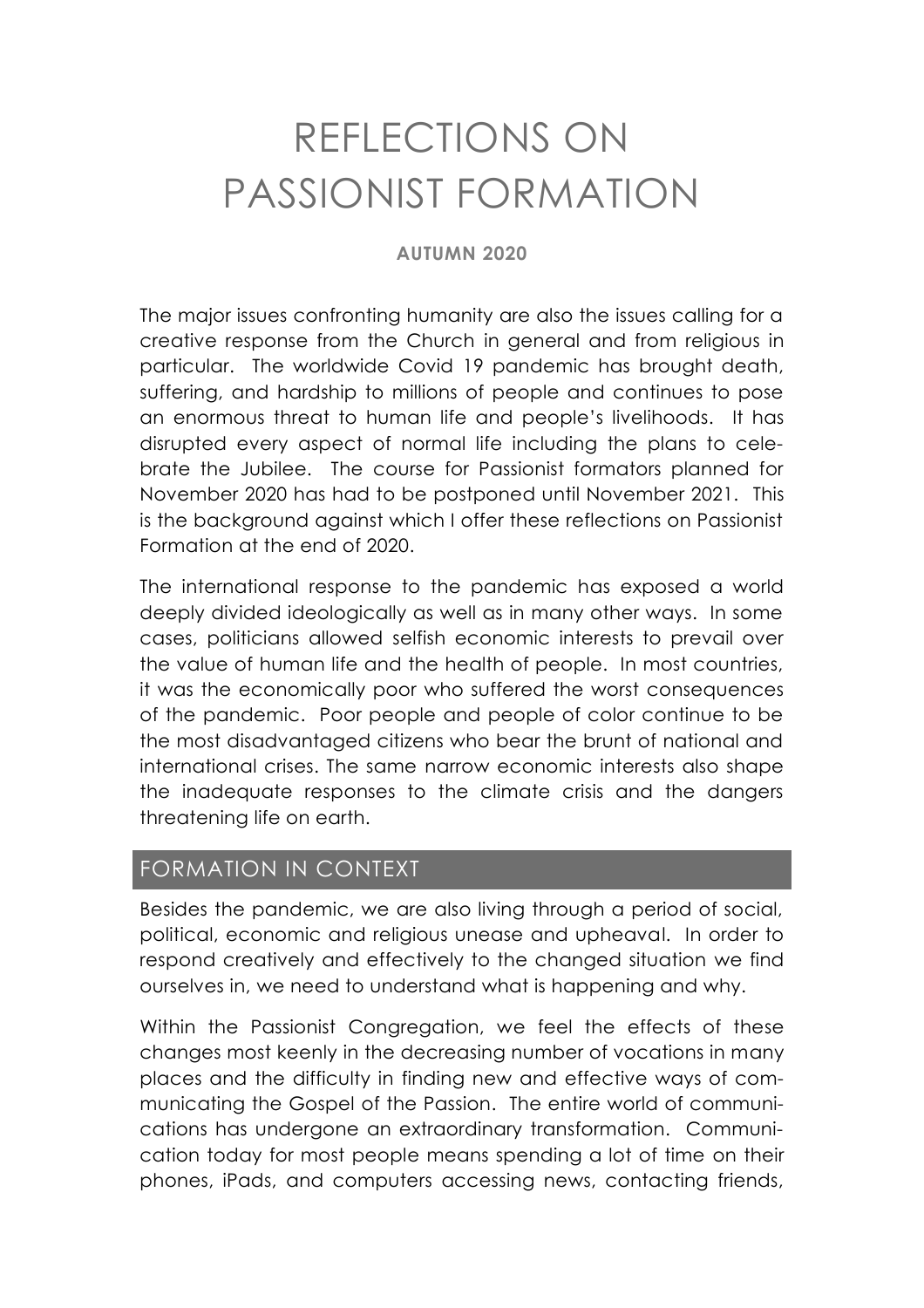and gathering information. The place of public speaking and preaching in today's world is undergoing a revolutionary change. Our traditional area of "expertise" was classical preaching to a congregation of the faithful, gathered in churches for that purpose. This form of communication is now considered the least satisfactory and the least effective. We are still struggling to come to terms with the digital revolution.

The Passionists are affected by what is happening in the wider Church community. For most of the last three hundred years, the settled world of the rural parish was the normal setting for living the Catholic faith and hearing the preaching of the Gospel. The message of the Passionist missionaries entered the settled life of the rural parish as an injection of new energy and fervor. It gave a lift to the daily living of Catholic life and the weekly Mass. Its effectiveness was precisely that it could take for grated the already well-established life of the rural parish and all its elements. This is no longer the setting for the vast majority of people including Catholics. More than 85% of the world's population now lives in sprawling urban areas. Today, the Gospel has to be preached to urban dwellers who no longer experience the clear identity and close ties of the rural parish. We have entered an unsettled era that has been characterized as "liquid".

The move away from the rural setting of Church life to the cities has other consequences. City life creates a new sense of what it means to be human. New experiences and new expectations affect how young people relate to their parents and families; the access to education and mixing with a huge variety of people inspires new dreams and hopes, and changes how they relate to the world and absorb information. People today, and young people in particular, have a more critical and questioning attitude to everything. Tradition and authority no longer carry the weight or influence they had just a few years ago. People will not simply accept religious beliefs and practices because that has always been the way. This is not an expression of human pride or disobedience. This is a new way of being a mature, adult human being. Young people are being educated to think for themselves, to question in order to understand, and to cultivate an appropriate sense of autonomy. This is not individualism or relativism. It is the recognition and celebration of the proper dignity of rational and free human persons created by God. Even the

**2**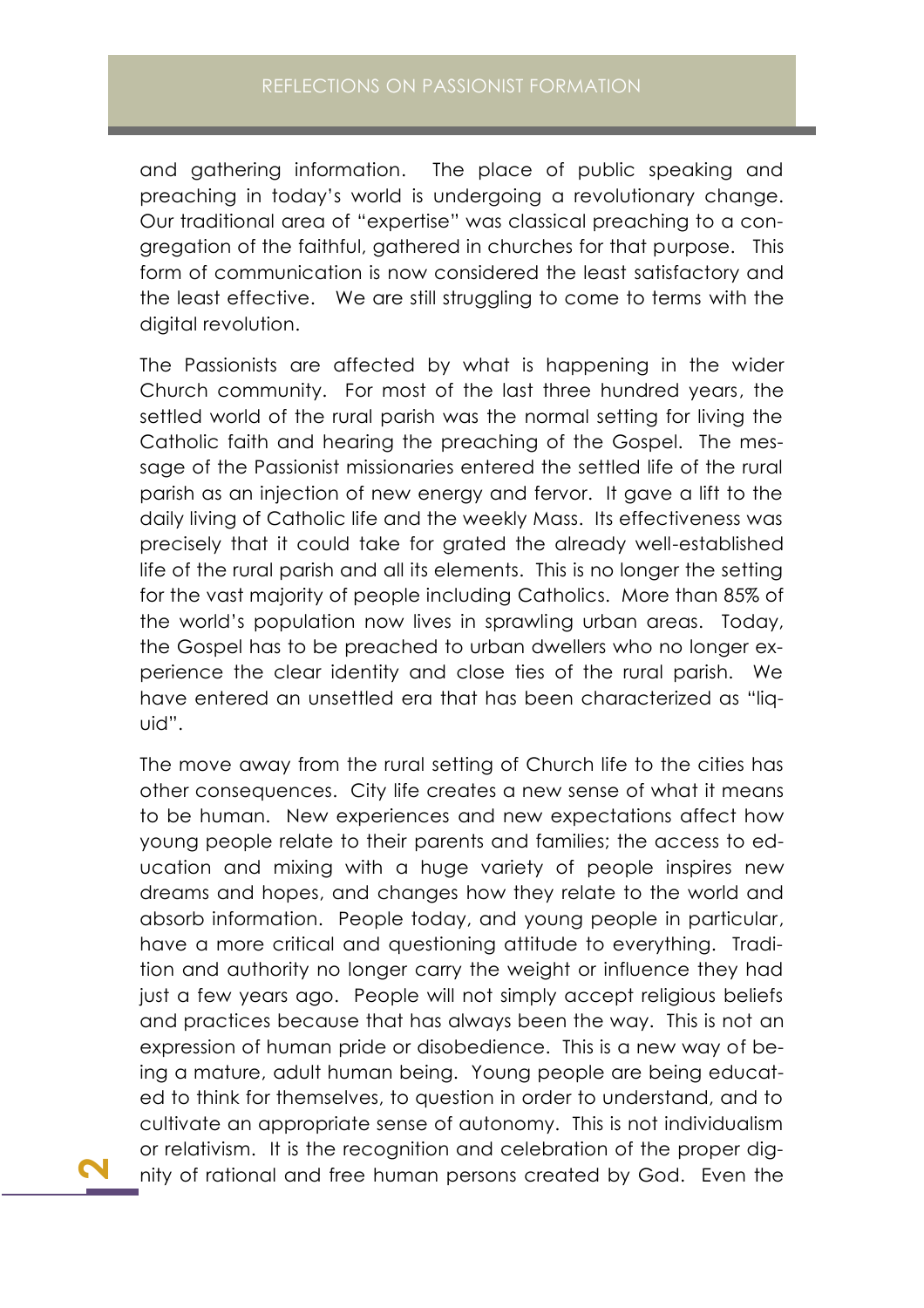Church has to recognize the new requirements that follow from recognizing and respecting human dignity and freedom, including the freedom to question.

## ADAPTING TO THE NEW CONTEXT

One of the major reasons for the failure of religious to experience the kind of renewal hoped for after Vatican II is that they generally failed to appreciate the depth and extent of the changes in society, and in people's way of thinking and relating to the Church. In fact, it was common for both clergy and religious to lament these changes and ascribe them to negative forces like materialism, secularism etc. Many religious took the view that the forces of change should be condemned together with the changes they brought. This was a tragic misreading of the situation. It was a return to the old mentality of "contra mundum" when what was needed was a deeper understanding of the real, inevitable and positive changes that were occurring in society and in individuals. This is not to ignore the more negative consequences of rapid urbanization and social change on persons and family life. However, in general, it can be said that an educated, critical people looked for a mature, intelligent and credible Church. Unfortunately, the Church in practice was not always able to rise to the level of the renewed Church envisioned by Vatican II. As a result, many good people became disillusioned.

The pressing issues of a ravaged planet earth, of economic injustice, political domination, and interreligious conflict were noted in Church documents but left largely untouched. A few minor adaptations were made to some external forms but there was no in-depth look at the needs of urban dwellers living in an increasingly cosmopolitan and pluralistic world. The Church, including religious, continued to think and act in narrow and tribalistic ways. The results are evident. Many people walked away. The Church that had attracted the people in the rural setting of the past, that had nourished and inspired them, was not up to the task of attracting, nourishing and sustaining the people in the new urban setting. In many instances, the Church authorities blamed the people, liberal theology and the evils of society for all of this. This reaction was just another sign of the inability and unwillingness of the Church to learn. It was a failure to see that the Church as a living organism had to change and adapt to survive.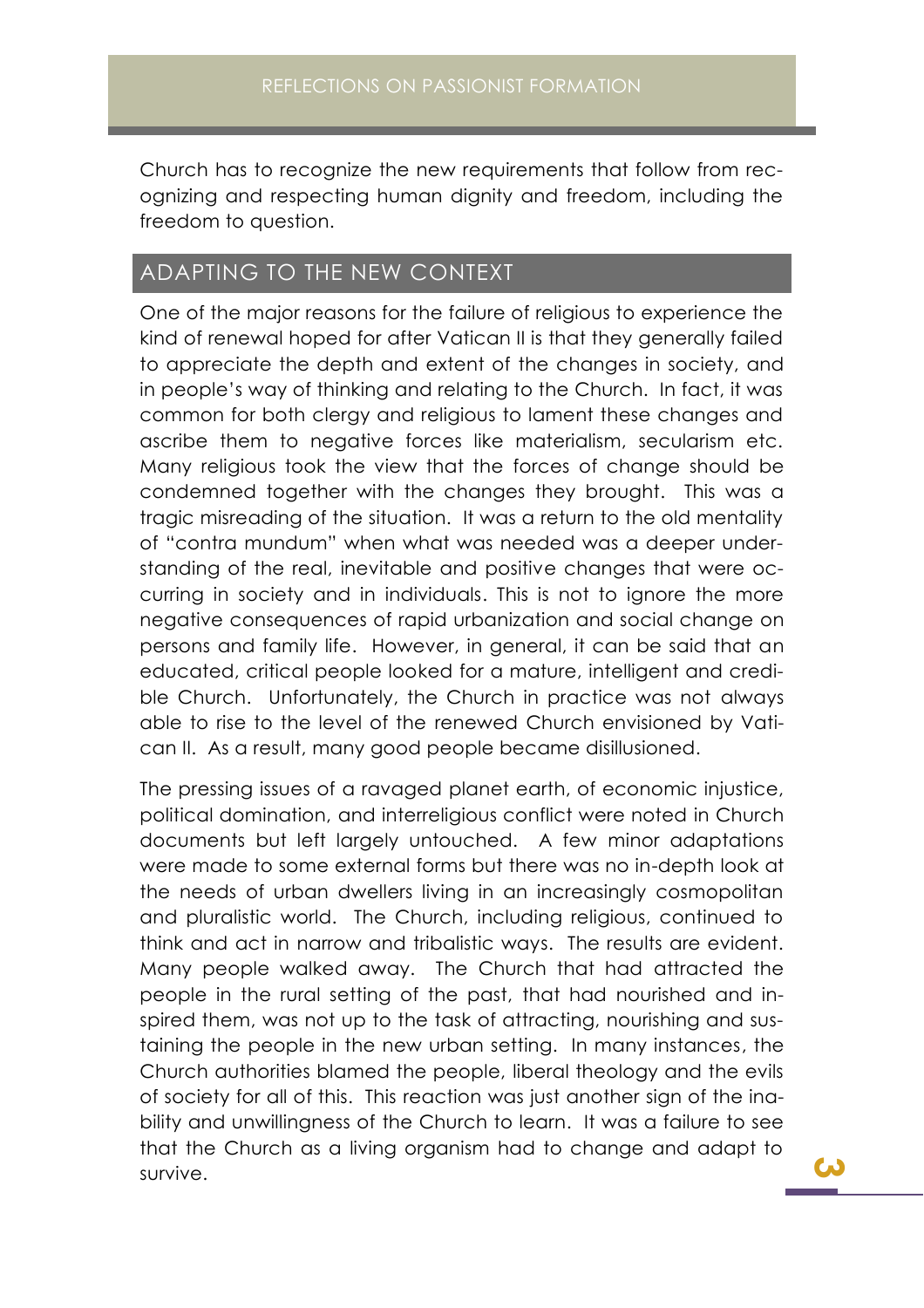### THE NEED FOR CREATIVITY

How can the Church operate creatively and effectively in these new circumstances? So far, it has been very difficult for the Catholic Church to move away from the old authoritarian and clerical style that characterized Catholic life in rural parishes. The older forms of hierarchical structure and authoritarianism die hard, and new forms of participation and mutuality require a new set of human qualities that need to be learned. This is what is required but the Church is slow to adapt in practice. A new generation of clergy has arrived that resists this move. They are attracted to the hierarchical and authoritarian style that gives them status and power over the people.

In order to respond to the new situation with creativity and energy, Passionists need a deeper understanding of what has been happening in the world, in the Church and in the congregation during the last few decades. We must try to avoid simplistic explanations that try to identify the "enemy" that brought this trouble upon us. We are living through a time of unprecedented change that is affecting every dimension of life on earth. Religious must resist the temptation to retreat from the challenges by trying to create an illusory replica of a more comforting past. The past belongs in the past. Our life is here and now, together with our brothers and sisters who are living, struggling and suffering today. Our religious life is a response to the call of Jesus to be his disciples in this new context.

It is also essential for religious to have a new inspiring ideal that will inform and give direction to religious life for the future. The biblical image of the desert has had an overwhelming influence on every form of religious life beginning with Anthony the Great who withdrew to the desert of Egypt in the third century. The image of the desert insists on the need to withdraw, to separate from the rest of the Christian community and live a cloistered life away from the "world". However, there are other biblical images that can inspire a different approach to religious life. Religious can be the "leaven", or the "light of the world", the "salt of the earth". These images call for a way of life and mission that is immersed in the world, engaged with people, helping them with their burdens and suffering. This kind of life has more in common with the life of Jesus who went among the people proclaiming the good news of the kingdom, healing the sick, feeding the hungry, and comforting the afflicted.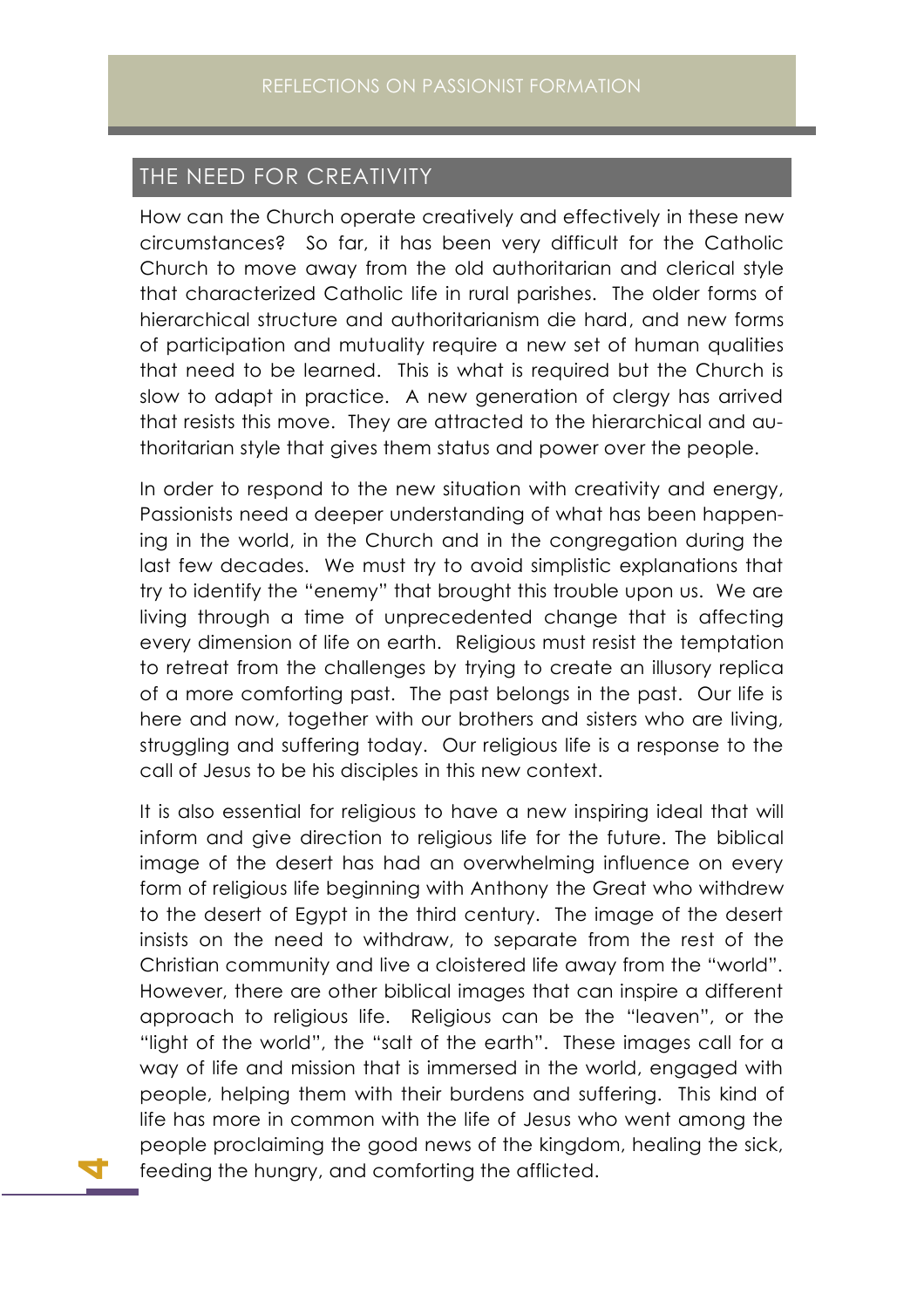For a long time the focus of our mission was to "save souls" and help people to "go to heaven" when they die. Our preaching and celebration of the sacraments, as well as the various devotions and visits to shrines were directed at the salvation of souls. In Jesus's missionary "manifesto" (Luke 4,18ff), there is no mention of "souls" or of "going to heaven". Jesus teaches us to save our life by loosing it in the service of others; it is by turning our attention away from ourselves, and acting together for the good of our neighbor that we save our lives. Jesus insists it is those who forget themselves in order to clothe the naked, to visit the sick, to alleviate the misery of the poor, to help to lift the burdens from those who are crushed and bent over who will enter the kingdom of God.

A renewed religious life will be inspired by the Gospel images of leaven, light and salt. Religious will be fully engaged in the world, close to people, sharing the Good News of the love and mercy of God, helping to carry the burdens of people, and in all things anticipating the arrival of the kingdom of God on earth as it is in heaven.

The ideal of community life is still a major factor in attracting new members. Unfortunately, it is the absence of community life that is the reason given by many who decide to leave the religious life. Religious can still witness to the values of community by being close to people and inviting them to share their life of prayer and mission. Religious communities are no longer self-contained and isolated from the wider community. In the often harsh and anonymous setting of modern urban life, the religious community can offer a haven of warmth and acceptance to those who are confused and searching for meaning. Religious today are called to a new form of insertion among the people of the parish that includes a strong spirit of openness and hospitality. This is not exclusively a form of "socializing", but a form of real Christian fraternity, based on the Gospel and expressed in prayer and mission together.

## A NEW FORM OF RELIGIOUS LIFE

"Go out to the whole world . . "(Mark 16, 15) is the mandate of Jesus to his disciples. Religious respond to this mandate in a particularly intense and radical way. Religious can contribute to the future of the Church and of the world by a renewed commitment to the call to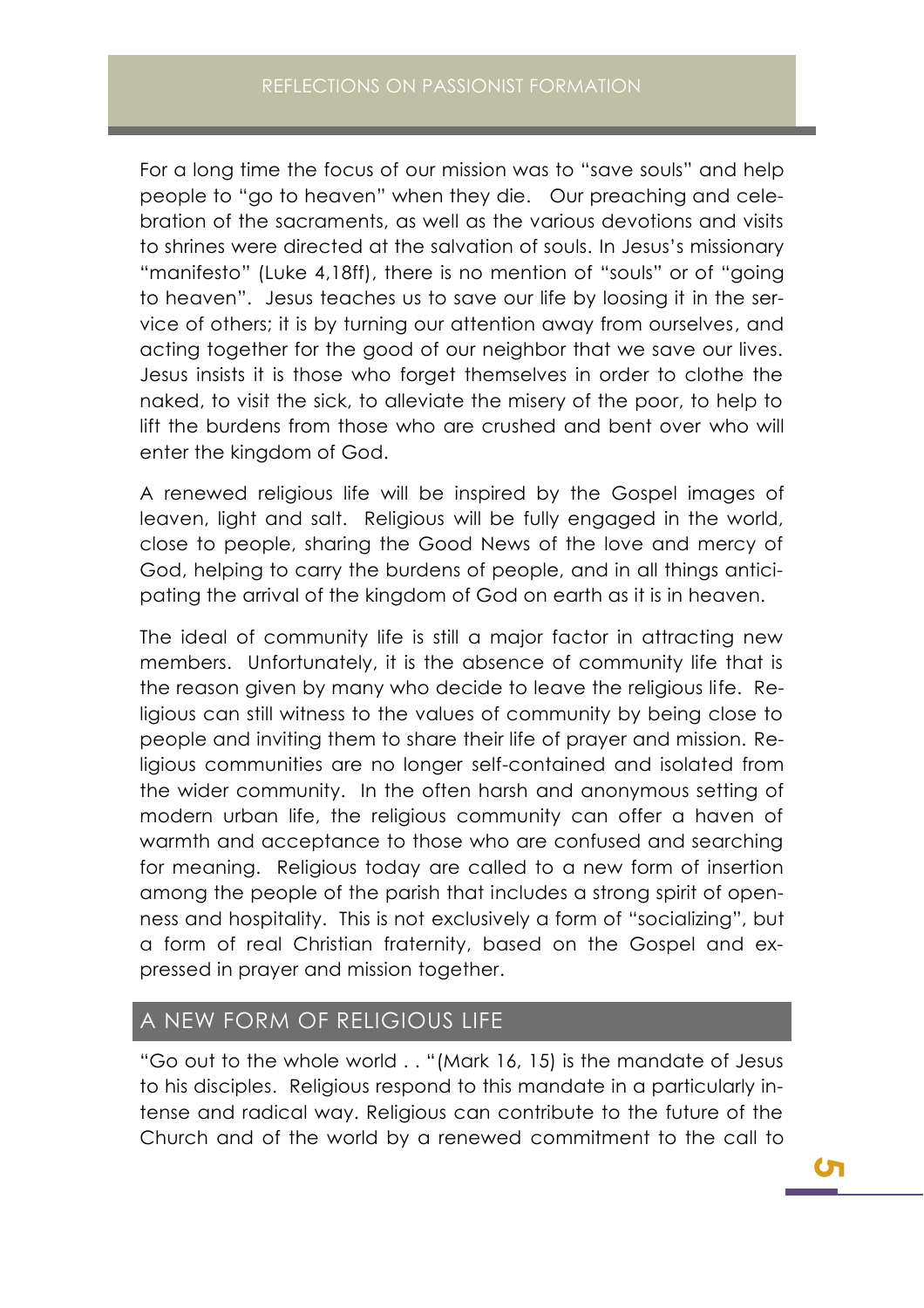live in intimacy with Jesus and to proclaim the Gospel of the Kingdom.

The ideal of religious life continues to inspire men and women to dedicate themselves to Jesus and the Gospel for the transformation of the world into the Kingdom of God. Religious communities witness to the Gospel values that offer hope of a better future for people and for the planet. International and multi-ethnic religious communities help foster greater understanding and acceptance of minorities and people of other cultures and religions. Religious forge bonds of friendship with people of other religions and none to work together for the good of all people, and a new appreciation of all God's creatures and the health of the planet. They preach the Gospel of life and joy that embraces all people. They nourish the Christian faithful and open them to welcome people of other nationalities, cultures and faiths.

Jesus calls all men and women his brothers and sisters. This was central to the revolutionary message preached by St. Paul and the early Church. This is the truth that can save the world from future suffering. Religious play a major role in spreading the Good News that humanity is one family and that all people are the beloved children of God and brothers and sisters to one another. The poorest, the weakest, the most neglected people will be the particular concern of religious in all they do. This is the Good News for today; it is the new morality and the new direction suggested by Pope Francis in *Laudato Si* and *Fratelli Tutti*; it is the vision that is revitalizing the religious life in the Church.

### A RENEWED FORMATION

Formation within the religious life is a lifelong process that begins with initial formation and continues until we see God face-to-face and experience the fullness of life in the Kingdom of God. A fruitful formation presupposes certain conditions and dispositions in the person. Among these I would include the following:

• To be on fire with love of Jesus Crucified and inspired by his Gospel vision of working together for the transformation of humanity and the whole creation into the Kingdom of God.